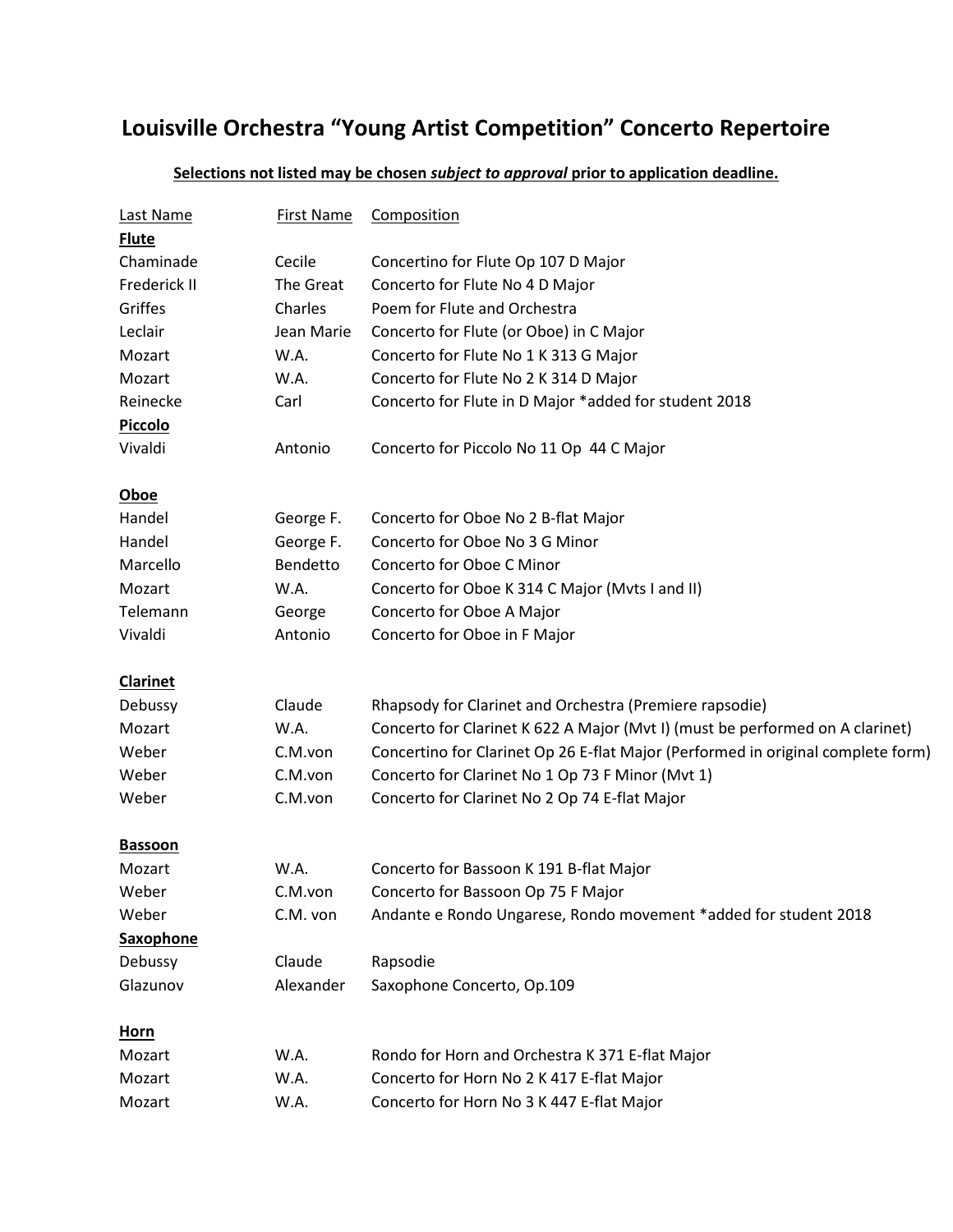| Mozart                | W.A.      | Concerto for Horn No 4 K 495 E-flat Major                                        |
|-----------------------|-----------|----------------------------------------------------------------------------------|
| <b>Strauss</b>        | Richard   | Concerto for Horn No 1 Op 11 E-flat Major                                        |
| <b>Trumpet/Cornet</b> |           |                                                                                  |
| Haydn                 | Franz J.  | Concerto for Trumpet in E-flat Major                                             |
| Hummel                | Johann    | Concerto for Trumpet in E Major                                                  |
| Sachse                | Ernst     | Concertino in E-flat for E-flat Cornet solo                                      |
| Verdi                 | Giuseppe  | Concerto for Trumpet and Orch.                                                   |
| <b>Trombone</b>       |           |                                                                                  |
| David                 | Ferdinand | Trombone Concertino No. 4, Op. 4                                                 |
| Ewazen                | Eric      | "Rhapsody" for Bass Trombone and String Orchestra                                |
| Hartley               | Walter    | <b>Concerto Breve for Bass Trombone</b>                                          |
| Lassen                | Eduard    | Two Fantasy Pieces                                                               |
| Rimsky Korsakov       | Nikolai   | Concerto for Trombone (with Orchestra arr Horton or Military Band ed. McAlister) |
| Tuba                  |           |                                                                                  |
| Vaughan Williams      | Ralph     | Tuba Concerto                                                                    |
| <b>Harp</b>           |           |                                                                                  |
| Debussy               | Claude    | Danses sacree et profane                                                         |
| Handel                | George F. | Concerto for Harp No. 6, Op. 4 in B-flat Major                                   |
| Ravel                 | Maurice   | Introduction and Allegro for Harp and Orchestra                                  |
| <b>Violin</b>         |           |                                                                                  |
| <b>Bach</b>           | J.S.      | Concerto for Violin No 1 BWV 1041 A Minor (Grades 5-8 only)                      |
| <b>Bach</b>           | J.S.      | Concerto for Violin No 2 BWV 1042 E Major                                        |
| Beethoven             | Ludwig    | Concerto for Violin Op 61 D Major                                                |
| <b>Brahms</b>         | Johannes  | Concerto for Violin Op 77 D Major                                                |
| <b>Bruch</b>          | Max       | Concerto for Violin No 1 Op 26 G Minor                                           |
| <b>Bruch</b>          | Max       | Scottish Fantasy for Violin and Orchestra                                        |
| Elgar                 | Edward    | Concerto for Violin Op 61 B Minor                                                |
| Glazunov              | Alexander | Concerto for Violin Op 82 A Minor                                                |
| Haydn                 | Franz J.  | Concerto for Violin No 2 G Major                                                 |
| Kabalevsky            | Dmitri    | Concerto for Violin Op 48                                                        |
| Khachaturian          | Aram      | <b>Concerto for Violin</b>                                                       |
| Lalo                  | Edouard   | Symphonie Espagnole Op 21                                                        |
| Mendelssohn           | Felix     | Concerto for Violin D Minor                                                      |
| Mendelssohn           | Felix     | Concerto for Violin Op 64 E Minor                                                |
| Mozart                | W.A.      | Concerto for Violin No 2 K 211 D Major                                           |
| Mozart                | W.A.      | Concerto for Violin No 3 K 216 G Major                                           |
| Mozart                | W.A.      | Concerto for Violin No 4 K 218 D Major                                           |
| Mozart                | W.A.      | Concerto for Violin No 5 K 219 A Major "Turkish"                                 |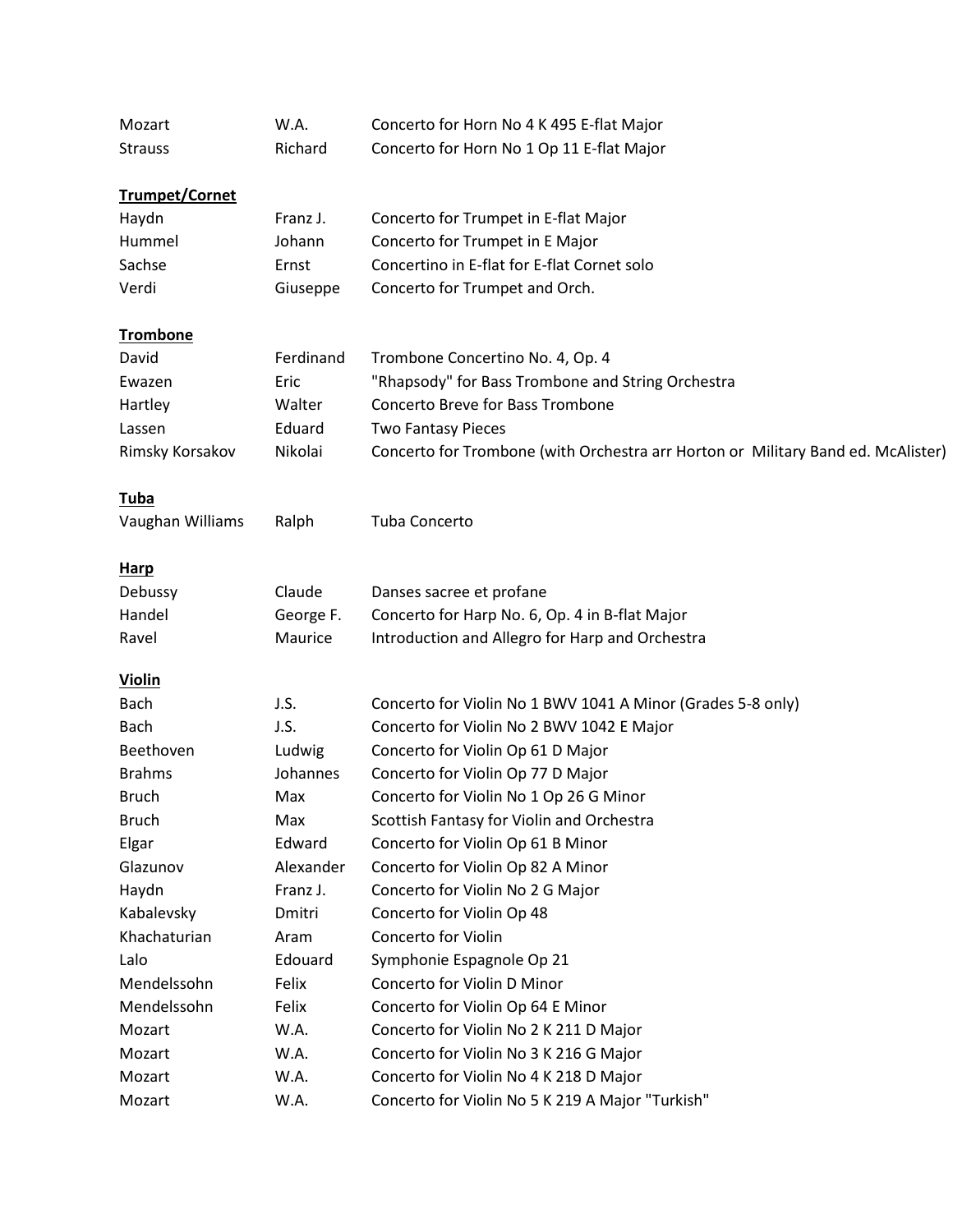| Paganini           | Niccolo   | Concerto for Violin No 1 Op 6 D Major                      |
|--------------------|-----------|------------------------------------------------------------|
| Prokofiev          | Serge     | Concerto for Violin No 1 Op 19 D Major                     |
| Prokofiev          | Serge     | Concerto for Violin No 2 Op 63 G Minor                     |
| Saint-Saens        | Camille   | Concerto for Violin No 3 Op 61 B minor                     |
| Saint-Saens        | Camille   | Havanaise for Violin and Orchestra                         |
| Saint-Saens        | Camille   | Introduction & Rondo Capriccioso                           |
| Sarasate - added   | Pablo de  | Zigeunerweisen                                             |
| Shostakovich       | Dmitri    | Concerto for Violin No 1 Op 99 A Minor                     |
| <b>Sibelius</b>    | Jean      | Concerto for Violin Op 47 D Minor                          |
| Tchaikovsky        | Peter     | Concerto for Violin Op 35 D Major                          |
| Vieuxtemps         | Henri     | Concerto for Violin No 4 Op 31 D Minor                     |
| Vieuxtemps         | Henri     | Concerto for Violin No 5 Op 37 A Major                     |
| Vivaldi            | Antonio   | Concerto for Violin Op 3 No 6 A Minor (Grades 5-8 only)    |
| Wieniawski         | Henri     | Concerto for Violin No 1 in F-sharp Minor, Op 14           |
| Wieniawski         | Henri     | Concerto for Violin No 2 Op 22                             |
| Vivaldi            | Antonio   | Concerto in G Minor, op. 12, No. 1, Allegro                |
| <b>Viola</b>       |           |                                                            |
| Handel             | George F. | Concerto for Viola D Major (mvts I or III)                 |
| Hoffmeister        | Franz     | <b>Concerto for Viola</b>                                  |
| Stamitz            | Carl      | Concerto for Viola in D Major, Op. 1                       |
| Weber              | C.M.von   | Andante e Rondo ongarese Op 79                             |
| Cello              |           |                                                            |
| <b>Bach</b>        | C.P.E.    | Concerto for Cello, B-Flat Major, W 171                    |
| Boccherini         | Luigi     | Concerto for Cello G 482 B-flat Major                      |
| Dvorak             | Antonin   | Concerto for Cello Op 104 B Minor (Mvt 1)                  |
| Elgar              | Edward    | Concerto for Cello Op 85 E Minor                           |
| Haydn              | Franz J.  | Concerto for Cello C Major                                 |
| Haydn              | Franz J.  | Concerto for Cello D Major                                 |
| Kabalevsky         | Dmitri    | Concerto for Cello No 1 Op 49 G Major                      |
| Lalo               | Edouard   | Concerto for Cello D Minor (Mvt 1)                         |
| Popper             | David     | Hungarian Rhapsody for Cello Op 68                         |
| Saint-Saens        | Camille   | Concerto for Cello No 1 Op 33 A Minor                      |
| Schumann           | Robert    | Concerto for Cello Op 129 A minor                          |
| Shostakovich       | Dmitri    | Concerto for Cello No 1 Op 107 E-flat Major                |
| Tchaikovsky        | Peter     | Variations on a Rococo Theme for Cello and Orchestra Op 33 |
| <b>Double Bass</b> |           |                                                            |
| Bottesini          | Giovanni  | Concerto No 2 in A or B minor                              |
| Dittersdorf        | Karl      | Concerto in D                                              |
| Vanhal             | Johann    | Concerto for Bass in D or C Major                          |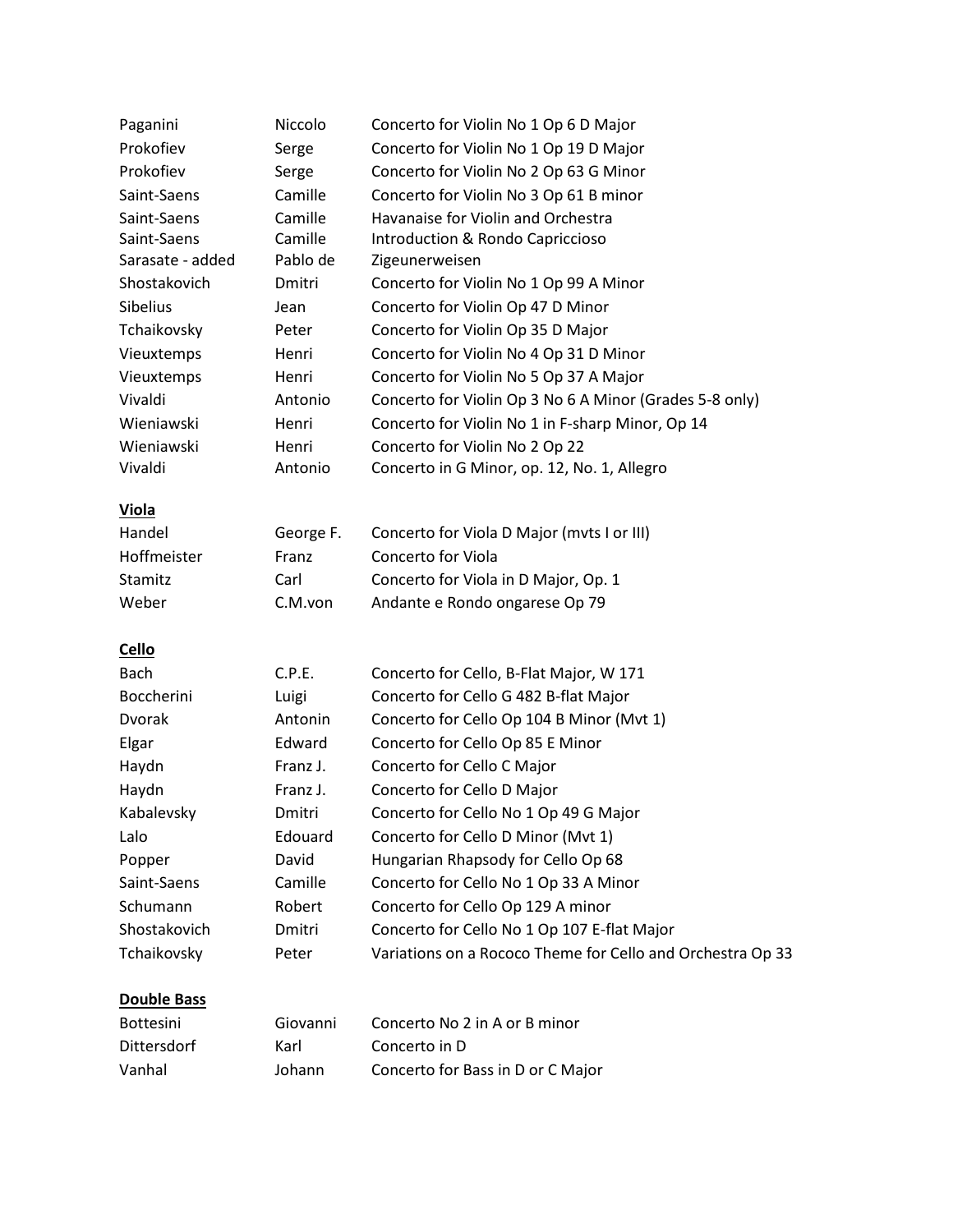## **Piano**

| Bach          | J.S.     | Concerto for Piano in D minor                                    |
|---------------|----------|------------------------------------------------------------------|
| Beethoven     | Ludwig   | Concerto for Piano No 1 Op 15 C Major (Mvt 1) (Grades 5-12)      |
| Beethoven     | Ludwig   | Concerto for Piano No 3, Op. 37 C Minor (Grades 9-12 Mvt 1)      |
| Beethoven     | Ludwig   | Concerto for Piano No 4 Op 58 G Major                            |
| Beethoven     | Ludwig   | Concerto for Piano No 5, Op. 73 E-flat Major                     |
| <b>Brahms</b> | Johannes | Concerto for Piano No 1 Op 15 D Minor                            |
| <b>Brahms</b> | Johannes | Concerto for Piano No 2 Op 83 B-flat Major                       |
| Chopin        | Fredrick | Concerto for Piano No 1 Op 11 E Minor                            |
| Chopin        | Fredrick | Concerto for Piano No 2 Op 21 F Minor                            |
| Grieg         | Edvard   | Concerto for Piano Op 16 A Minor (Grades 9-12)                   |
| Haydn         | Franz J. | Concerto for Piano (Harpsichord) D Major (Grades 5-8)            |
| Kabalevsky    | Dmitri   | Concerto for Piano No 3 Op 50 D Major "Youth" (Grades 5-8)       |
| Khachaturian  | Aram     | <b>Concerto for Piano</b>                                        |
| Liszt         | Franz    | Concerto for Piano No 1 E-flat Major (Grades 9-12)               |
| Liszt         | Franz    | Concerto for Piano No 2 A Major                                  |
| Macdowell     | Edward   | Concerto for Piano No 2 Op 23 D Minor                            |
| Mendelssohn   | Felix    | Concerto for Piano No 1 Op.25 G Minor (Grades 9-12 Mvt 1,2 or 3) |
| Mozart        | W.A.     | Concerto for Piano No 6 K 238 B-flat Major                       |
| Mozart        | W.A.     | Concerto for Piano No 9 K 271 E-flat Major                       |
| Mozart        | W.A.     | Concerto for Piano No 11 K 413 F Major                           |
| Mozart        | W.A.     | Concerto for Piano No 17 K 453 G Major                           |
| Mozart        | W.A.     | Concerto for Piano No 18 K 456 B-flat Major "Paradis"            |
| Mozart        | W.A.     | Concerto for Piano No 19 K 459 F Major (Mvt 1) (Grades 5-8)      |
| Mozart        | W.A.     | Concerto for Piano No 20 K 466 D Minor                           |
| Mozart        | W.A.     | Concerto for Piano No 21 K 467 C Major                           |
| Mozart        | W.A.     | Concerto for Piano No 22 K 482 E-flat Major                      |
| Mozart        | W.A.     | Concerto for Piano No 23 K 488 A Major                           |
| Mozart        | W.A.     | Concerto for Piano No 24 K 491 C Minor                           |
| Mozart        | W.A.     | Concerto for Piano No 25 K 503 C Major                           |
| Mozart        | W.A.     | Concerto for Piano No 27 K 595 B-flat Major                      |
| Mozart        | W.A.     | Concerto for Piano No 28 K 382 D Major (Concerto-Rondo)          |
| Prokofiev     | Serge    | Concerto for Piano No 1 Op 10 D-flat Major                       |
| Prokofiev     | Serge    | Concerto for Piano No 3 Op 26 C Major                            |
| Rachmaninoff  | Sergei   | Concerto for Piano No 1 Op 1 in F-sharp Minor (1919)             |
| Rachmaninoff  | Sergei   | Concerto for Piano No 2 Op 18 C minor                            |
| Rachmaninoff  | Sergei   | Concerto for Piano No 3 Op 30 D Minor                            |
| Saint-Saens   | Camille  | Concerto for Piano No 2 Op 22 G Minor (Grades 9-12 Mvt 2)        |
| Saint-Saens   | Camille  | Concerto for Piano No 5 Op 103 F Major "Egyptian"                |
| Schumann      | Robert   | Concerto for Piano Op 54 A Minor (Grades 9-12 Mvt 1)             |
| Shostakovich  | Dmitri   | Concerto for Piano No 1 Op 35 C Minor                            |